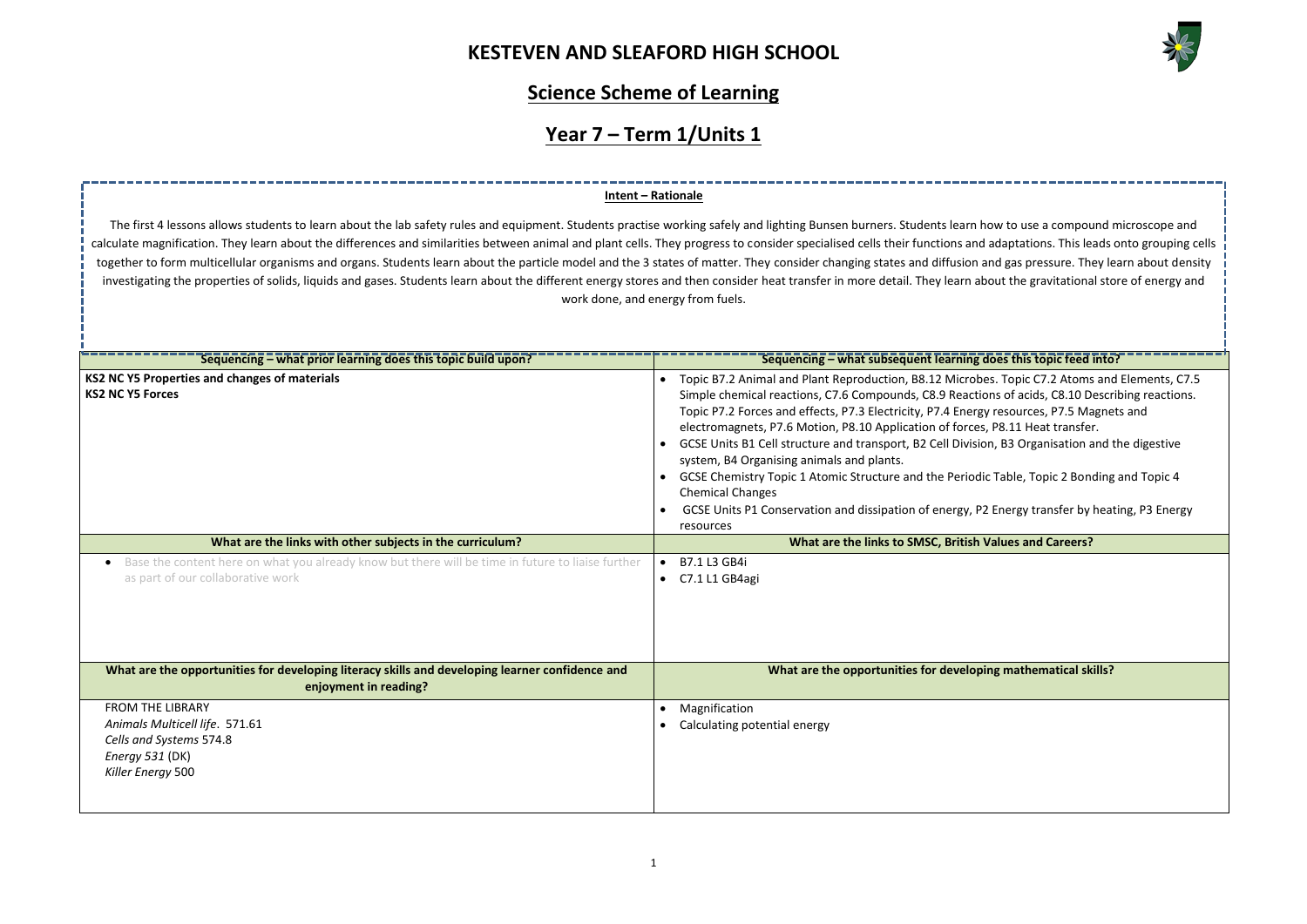

### **Science Scheme of Learning**

### **Year 7 – Term 1/Units 1**

#### **Intent – Concepts**

- Understand what science is and the vast range of scientific study that occurs. Name basic scientific apparatus and describe its use. Define the terms: independent, dependent and control variables.
- Describe how to use a compound microscope. List the characteristics of living thing. Describe the structure of specialised animal and plant cells. Explain how multicellular organisms are organised.
- Describe the arrangement and motion of particles in solids, liquids and gases. State the changes of state. Explain how diffusion occurs. State the typical properties of solids, liquids and gases.
- State the eight stores of energy. Explain how substances have a thermal store of energy. Explain how substances have a gravitational store of energy. Explain how to compare the energy in different fuels.

#### **What knowledge will students gain and what skills will they develop as a consequence of this topic?**

#### **Know**

- Predict potential hazards in a laboratory. Draw scientific equipment. Explain the steps of the scientific method.
- State the formula for magnification. Explain the function of the parts of these cells. Explain the adaptations of specialised animal and plant cells. Be able to identify the major organs in the human body and identify th part of.
- Give examples of when expansion is useful and when it is a problem. Explain the changes of state. State and explain factors that increase the speed of diffusion. Use ideas about density to explain why some items float in
- Describe how energy can be conserved, dissipated or transferred. Explain how heat is transferred from one object to another. Explain how work done is the same as energy transferred. Evaluate experimental method for sourc

#### **Apply**

|             | What subject specific language will be used and developed in this topic? | What opportunities are available for assessing                                                                                                            |
|-------------|--------------------------------------------------------------------------|-----------------------------------------------------------------------------------------------------------------------------------------------------------|
|             |                                                                          | Show you can task B7.1 L1, B7.2 L2, B7.1 L3, B7.1 L4, C7.1 L<br>L <sub>3</sub><br>Make a model B7.1 L4<br>Role play C7.1 L1<br>Plan an experiment P7.1 L4 |
| Word        | <b>Definition</b>                                                        |                                                                                                                                                           |
| <b>Cell</b> | The basic structural unit of all living things.                          |                                                                                                                                                           |

- Know the lab safety rules and understand the reasons behind them. Light a Bunsen burner safely. Plan and carry out an investigation. • Describe how to prepare a microscope slide. Describe the structure of generalised animal and plant cells. Link specialised structures in cells to functions. Be able to list some of the different types of tissues found in
- Explain why all substances expand when heated, using ideas about particles. Describe what happens during the changes of state. Explain why a can will be crushed when the air is removed from it. Explain how a hydrometer w advantages of using these in drinks industry.
- Draw a Sankey diagram. Draw diagrams to summarise the effect of heat energy on the particles of a material. Explain what potential energy is. Identify independent, dependent and control variables.

**the progress of students?** • Show you can task B7.1 L1, B7.2 L2, B7.1 L3, B7.1 L4, C7.1 L2, C7.1 L3, C7.1 L4, P7.1 L1, P7.1 L2, P7.1

#### **Extend**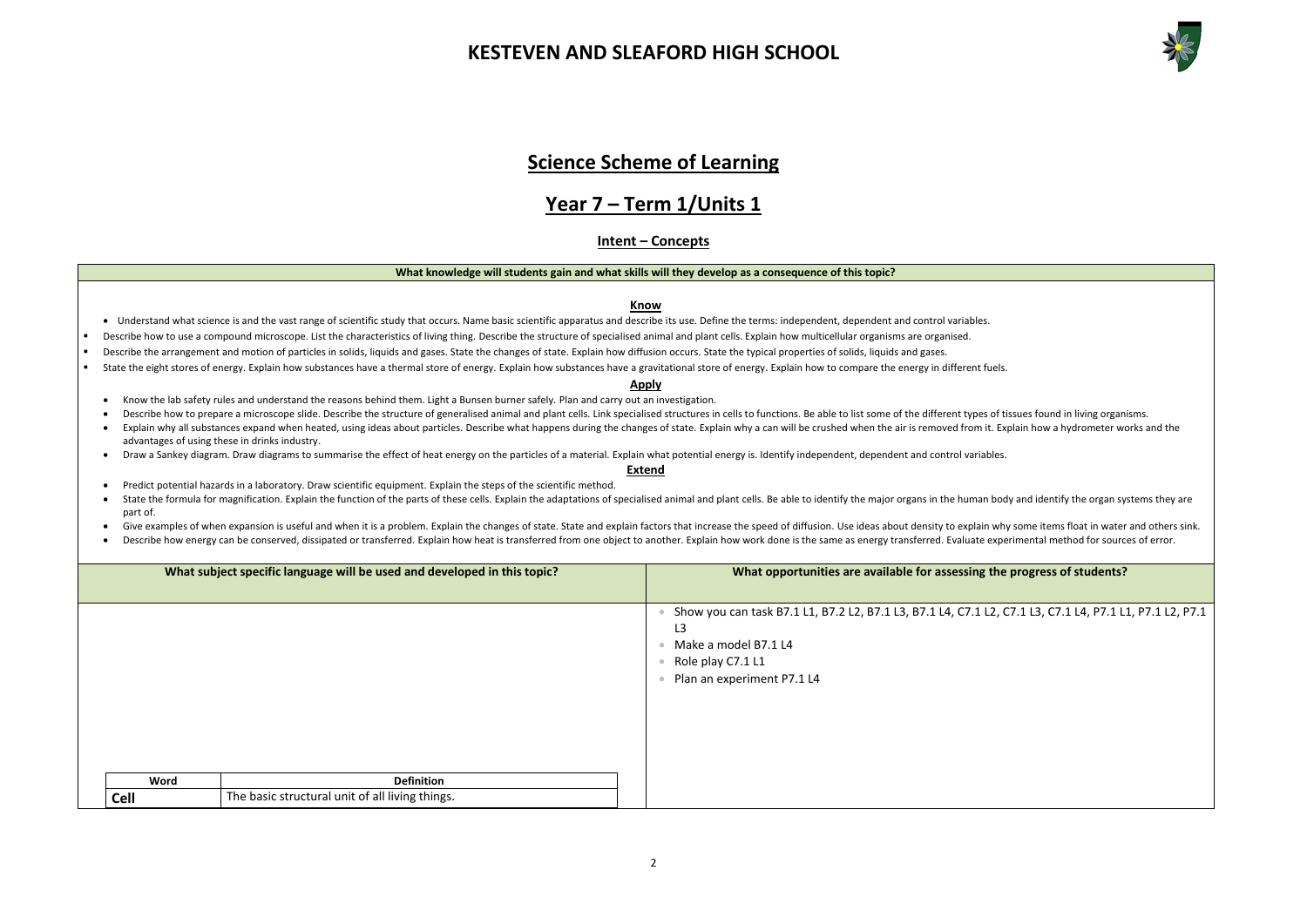

|                  | <b>Cell membrane</b>    | The membrane that surrounds a cell. It controls what enters and leaves                                                                                             |  |  |
|------------------|-------------------------|--------------------------------------------------------------------------------------------------------------------------------------------------------------------|--|--|
|                  |                         | the cell; this is why the membrane is often described as 'selectively                                                                                              |  |  |
|                  |                         | permeable'.                                                                                                                                                        |  |  |
| <b>Cell wall</b> |                         | A strong and fairly rigid structure that surrounds the cell membrane in                                                                                            |  |  |
|                  |                         | plants, fungi and some microbes. The cell wall does not control what                                                                                               |  |  |
|                  |                         | enters and leaves the cell.                                                                                                                                        |  |  |
|                  | Chlorophyll             | A complex molecule that is green in colour. It is responsible for                                                                                                  |  |  |
|                  |                         | absorbing energy from sunlight for photosynthesis in plants and some                                                                                               |  |  |
|                  |                         | bacteria.                                                                                                                                                          |  |  |
|                  | Chloroplast             | An organelle in a plant cell that contains chlorophyll and is where                                                                                                |  |  |
|                  |                         | photosynthesis takes place.<br>The liquid inside a cell where chemical reactions happen.                                                                           |  |  |
|                  | Cytoplasm               |                                                                                                                                                                    |  |  |
|                  | <b>Diffusion</b>        | The movement of particles from an area in which they are in high<br>concentration to an area in which they are in lower concentration.                             |  |  |
|                  |                         | The number of times that an image is larger than the actual object.                                                                                                |  |  |
|                  | <b>Magnification</b>    |                                                                                                                                                                    |  |  |
|                  | Microorganism           | A living thing that is too small to be seen with the naked eye, so it must                                                                                         |  |  |
|                  |                         | be observed and studied using some sort of microscope.<br>An instrument used to see and study very small objects and organisms                                     |  |  |
|                  | <b>Microscope</b>       | that are too small to see with the naked eye.                                                                                                                      |  |  |
|                  | <b>Mitochondrion</b>    | A tiny organelle (structure) that is found within the cytoplasm of animal                                                                                          |  |  |
|                  |                         | and plant cells, where respiration takes place.                                                                                                                    |  |  |
|                  | <b>Multicellular</b>    | A living thing that is made from more than one cell, working together.                                                                                             |  |  |
|                  | organism                | In the vast majority of multicellular organisms, cells are specialised for                                                                                         |  |  |
|                  |                         | specific functions.                                                                                                                                                |  |  |
|                  | <b>Nucleus</b>          | In biology, the nucleus is the part of a cell that contains the DNA. The                                                                                           |  |  |
|                  |                         | DNA contains the instructions for what the cell should do and produce.                                                                                             |  |  |
|                  | Organ                   | A part of an animal or plant that contains different types of tissue                                                                                               |  |  |
|                  |                         | working together to achieve a particular function.                                                                                                                 |  |  |
|                  | Organ system            | A group of organs that work together within an organism.                                                                                                           |  |  |
|                  | <b>Respiration</b>      | The chemical reactions that allow living things to release energy from                                                                                             |  |  |
|                  |                         | compounds such as glucose.                                                                                                                                         |  |  |
|                  | <b>Specialised cell</b> | A cell that has a specific function within an organism and is adapted for<br>that function.                                                                        |  |  |
|                  | <b>Tissue</b>           | A group of similar cells that work together.                                                                                                                       |  |  |
|                  |                         | An organelle (structure) in a plant and fungal cell that is filled with sap                                                                                        |  |  |
|                  | <b>Vacuole</b>          | and keeps the cell (and therefore the plant) firm.                                                                                                                 |  |  |
|                  |                         |                                                                                                                                                                    |  |  |
| Word             |                         | <b>Definition</b>                                                                                                                                                  |  |  |
|                  | <b>Boiling</b>          | A change of state when a liquid turns into a gas at a temperature known as the                                                                                     |  |  |
|                  |                         | boiling point. At this temperature, the average kinetic energy of the particles is                                                                                 |  |  |
|                  |                         | high enough that the liquid changes quickly into a gas, and bubbles of gas are                                                                                     |  |  |
|                  |                         | usually seen rising through the liquid because the heat is usually applied from                                                                                    |  |  |
|                  |                         | below. At temperatures lower than the boiling point, evaporation occurs, when<br>high-energy molecules are lost from the surface of a liquid at a much slower rate |  |  |
|                  |                         | than during boiling.                                                                                                                                               |  |  |
|                  |                         |                                                                                                                                                                    |  |  |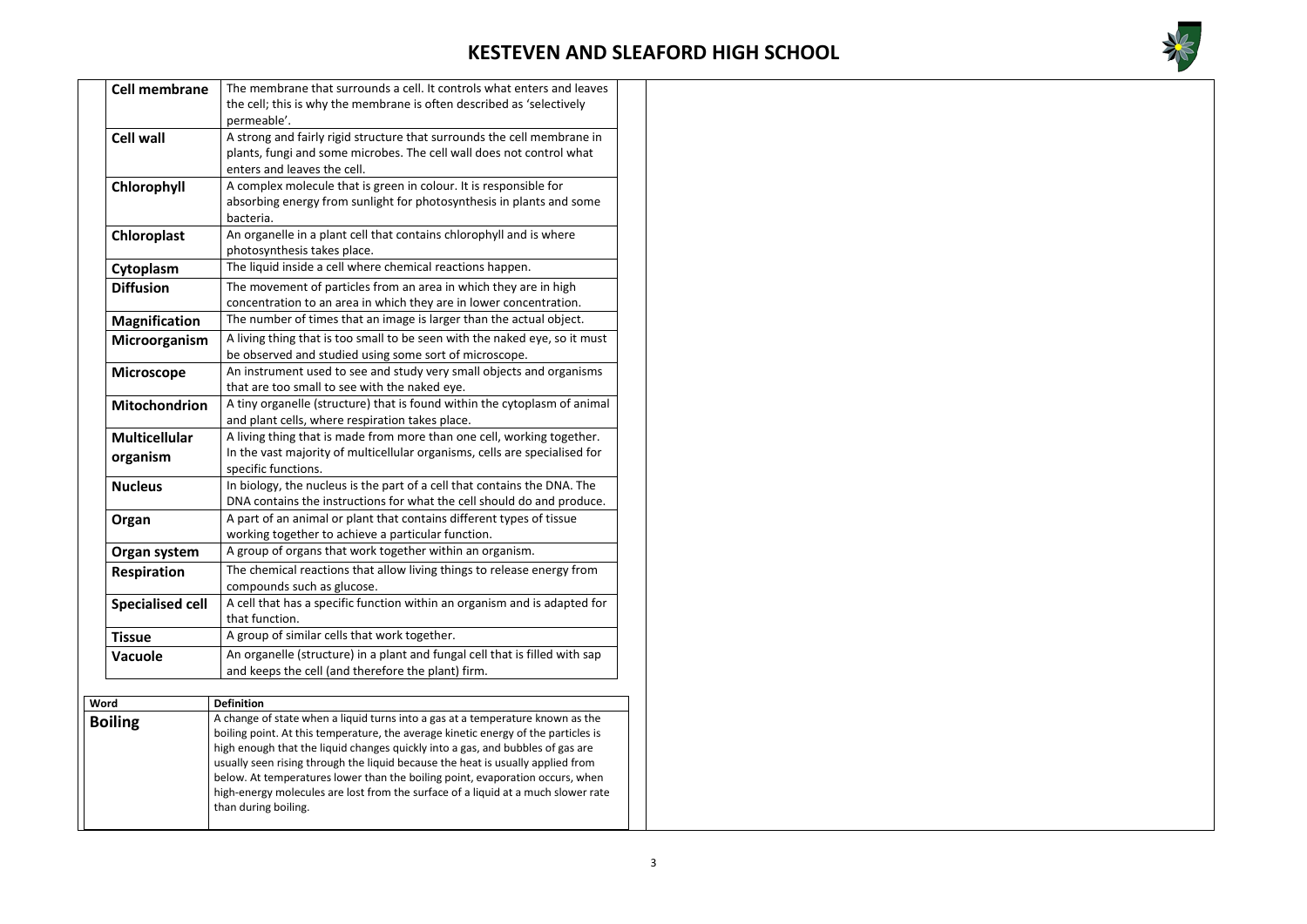

| <b>Compressibility</b> | A property that describes how easy it is to squash something so that it takes up<br>less volume (space). Gases are compressible because the particles in a gas are far<br>apart, so they can be pushed closer together. Liquids and solids are not very<br>compressible (or not compressible at all in many cases) because the particles are<br>all touching their neighbours.                                                                                                                                                                                                    |
|------------------------|-----------------------------------------------------------------------------------------------------------------------------------------------------------------------------------------------------------------------------------------------------------------------------------------------------------------------------------------------------------------------------------------------------------------------------------------------------------------------------------------------------------------------------------------------------------------------------------|
| Concentration          | A measure of the amount of solute (solid) dissolved in a solvent (liquid). In a<br>solution with a high concentration there is a large amount of solute dissolved into<br>a given volume of solvent.<br>This will mean that within the solution, the solute particles are closer together<br>than in a dilute solution, where there are many more solvent molecules and fewer<br>solute molecules. Concentration is measured in $g/dm3$ , so a bottle of hydrochloric<br>acid that is 5g/dm <sup>3</sup> is five times more concentrated than a solution of 1 g/dm <sup>3</sup> . |
| <b>Condensation</b>    | When a gas turns into a liquid, as a result of either being cooled or compressed (or<br>both). The term can also be used to describe the liquid produced when this change<br>happens. So you will see condensation on the mirror in the bathroom when you<br>turn the shower on.                                                                                                                                                                                                                                                                                                  |
| <b>Density</b>         | A measurement of an object's mass compared to its volume. Density is calculated<br>by dividing the mass by the volume, so a substance or object with a high density<br>has a large mass in a small volume. If something is denser than water, it will sink in<br>water. If it is denser than mercury, it will sink in mercury. The units of density<br>depend on the units used for mass and for volume. For example, if the mass is in<br>kilograms and the volume in metres cubed, then the units for density will be<br>$kg/m3$ .                                              |
| <b>Diffusion</b>       | The movement of particles from an area in which they are in high concentration to<br>an area in which they are in lower concentration. This could be in an open space,<br>or through biological membranes.<br>Examples of diffusion include a perfume spreading out through a room so that you<br>can smell it some distance away, and carbon dioxide diffusing out of the blood and<br>into the air in the lungs.                                                                                                                                                                |
| <b>Elastic</b>         | A property of a substance or object that means that it returns to its original shape<br>after a force that had changed its shape is removed.<br>Examples of elastic substances include rubber and springs (as long as they are not<br>stretched too far).                                                                                                                                                                                                                                                                                                                         |
| Evaporation            | When a liquid turns into a gas below its boiling point. This happens slowly as a<br>result of some molecules at the surface of the liquid having enough energy to<br>escape. Evaporation has the effect of cooling down the rest of the liquid that<br>remains.<br>An example of evaporation is when puddles dry up on a warm day.                                                                                                                                                                                                                                                |
| <b>Expansion</b>       | When something increases in size without any change in mass. Most substances<br>expand when they are heated, and this is how many thermometers work.                                                                                                                                                                                                                                                                                                                                                                                                                              |
| <b>Freezing</b>        | The process when a liquid changes into a solid. This does not need to be water.<br>Any pure liquid can freeze at an appropriately cold temperature.                                                                                                                                                                                                                                                                                                                                                                                                                               |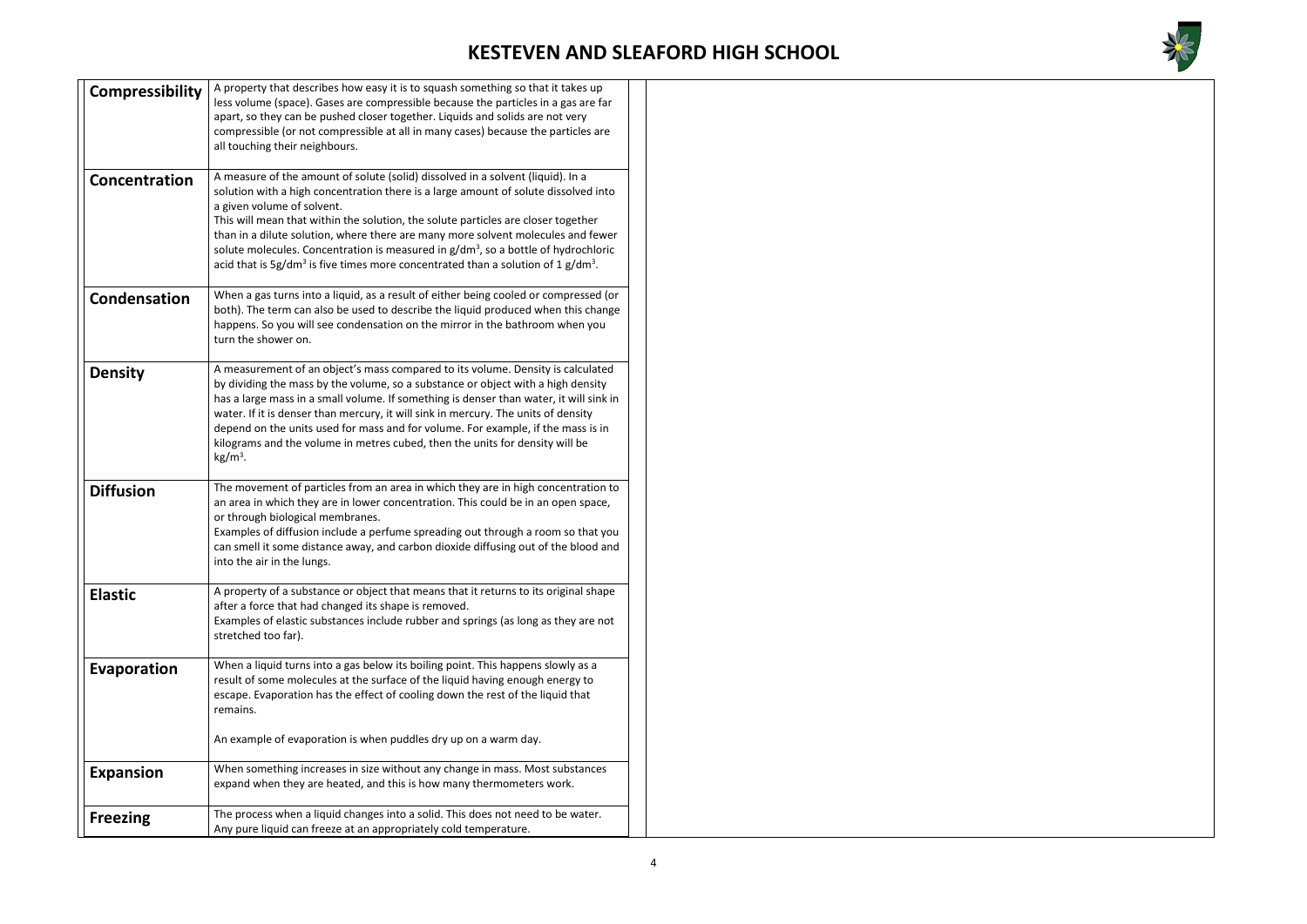

|                                                                                                                 | For example, the white-hot liquid iron produced in the thermite reaction freezes to<br>solid iron as it cools down after the reaction.                                                                                                                                                         |  |  |  |
|-----------------------------------------------------------------------------------------------------------------|------------------------------------------------------------------------------------------------------------------------------------------------------------------------------------------------------------------------------------------------------------------------------------------------|--|--|--|
| <b>Gas pressure</b>                                                                                             | The force exerted per unit area by a gas on the inside walls of its container. The<br>unit of pressure is the Pascal (Pa), which corresponds to a force of one Newton per<br>square metre.                                                                                                     |  |  |  |
| <b>Melting</b>                                                                                                  | The change of state when a solid becomes a liquid. Energy must be supplied for<br>melting to take place.<br>For example, ice melts to form liquid water at 0 °C, but sulfur melts at 115 °C.                                                                                                   |  |  |  |
| <b>Particle Theory</b>                                                                                          | A theory that explains the properties of matter based on substances being made<br>up of tiny particles. This is also known as kinetic theory, because it relies on the<br>particles moving (either by vibrating in a solid, moving over each other in a liquid,<br>or moving freely in a gas). |  |  |  |
| <b>Properties</b>                                                                                               | The characteristics of a substance that make it well suited (or poorly suited) for a<br>particular purpose.                                                                                                                                                                                    |  |  |  |
|                                                                                                                 | Examples of properties include: high melting point; good conductor of heat;<br>flexible; malleable and poor conductor of electricity.                                                                                                                                                          |  |  |  |
| <b>Sublimation</b>                                                                                              | The change of state when a solid turns straight into a gas without first becoming a<br>liquid.                                                                                                                                                                                                 |  |  |  |
|                                                                                                                 | For example, at room pressure solid carbon dioxide (dry ice) sublimes to form<br>gaseous carbon dioxide.                                                                                                                                                                                       |  |  |  |
| <b>Thermal store</b>                                                                                            | The energy of a substance due to the random motion of its particles.                                                                                                                                                                                                                           |  |  |  |
|                                                                                                                 | For example, a hot metal rod contains a lot of energy in its thermal store.                                                                                                                                                                                                                    |  |  |  |
|                                                                                                                 |                                                                                                                                                                                                                                                                                                |  |  |  |
| Word                                                                                                            | <b>Definition</b>                                                                                                                                                                                                                                                                              |  |  |  |
| Carbohydrate                                                                                                    | Carbohydrates are important in the diet because they act as a short-<br>term energy store.                                                                                                                                                                                                     |  |  |  |
| <b>Chemical store</b>                                                                                           | Energy that is stored within chemicals and can be released during an<br>exothermic chemical reaction.                                                                                                                                                                                          |  |  |  |
| Conduction                                                                                                      | A material that allows heat to be transferred easily through it.                                                                                                                                                                                                                               |  |  |  |
| Convection                                                                                                      | A method of heat transfer when thermal energy is transferred through<br>a liquid or a gas because of currents caused by heat.                                                                                                                                                                  |  |  |  |
| <b>Dissipated</b>                                                                                               | When energy becomes more spread out and less useful in doing work.                                                                                                                                                                                                                             |  |  |  |
| Efficiency                                                                                                      | The proportion of useful energy that leaves a system expressed as a                                                                                                                                                                                                                            |  |  |  |
| percentage of the total energy input.<br>The energy stored by stretching or bending an object.<br>Elastic store |                                                                                                                                                                                                                                                                                                |  |  |  |
|                                                                                                                 |                                                                                                                                                                                                                                                                                                |  |  |  |
| <b>Electrical work</b>                                                                                          | Moving energy from one store to another using electricity.                                                                                                                                                                                                                                     |  |  |  |

 $\Gamma$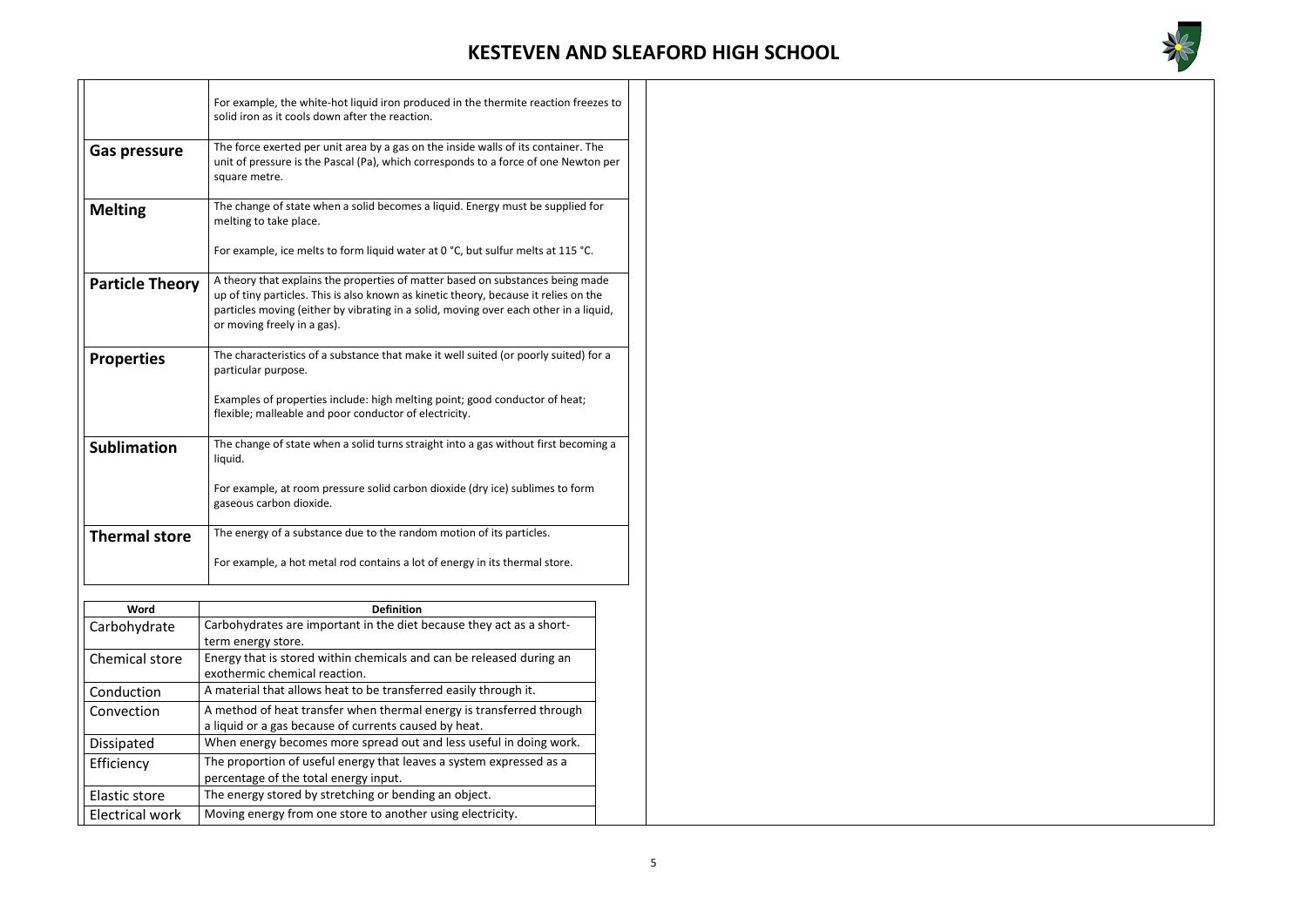

| <b>Energy store</b>  | The way that something holds its energy. Energy can be moved from         |
|----------------------|---------------------------------------------------------------------------|
|                      | one store to another in energy transfers (or transformations).            |
| Fat                  | A group of chemical compounds made from carbon, hydrogen and              |
|                      | oxygen that are made by animals and plants as a way to store energy.      |
| Force                | An action that can stretch or compress an object, or cause it to speed    |
|                      | up, slow down or change its direction of motion.                          |
| Friction             | A force that acts when two substances touch each other. Friction          |
|                      | always opposes motion, preventing two surfaces from sliding over each     |
|                      | other, or acting to slow them down if they are already moving.            |
| Fuel                 | Any substance that can be burnt to release chemical energy as heat.       |
|                      | Fuels react with oxygen in combustion reactions.                          |
| Gravitational        | Energy stored due to an object's height, which can be released by         |
| store                | letting the object fall.                                                  |
| Heat transfer        | The transfer of energy between the thermal stores of two objects.         |
|                      | Thermal energy will always tend to move from the thermal store of a       |
|                      | hot object to the thermal store of a colder object (or the surroundings   |
|                      | if they are colder).                                                      |
| Joule                | The standard unit of energy.                                              |
| Kilocalorie          | A unit of energy that is commonly used in food labelling and dietary      |
|                      | advice. Kilocalories are abbreviated to kcal, but people often refer to   |
|                      | them as 'big calories' or simply 'calories', which is confusing because   |
|                      | one calorie is actually one thousandth of a kilocalorie! A kilocalorie is |
|                      | the amount of energy that is needed to heat 1 kg of water by 1 degree     |
|                      | Celsius (1 °C). It is equivalent to approximately 4200 joules.            |
| Kilojoule            | A unit of energy that is equal to 1000 joules                             |
| Kilowatt             | A unit of power that is equal to 1000 watts                               |
| Kinetic store        | The energy an object has due to its movement                              |
| Law of               | The principle that energy can neither be created nor destroyed, just      |
| conservation of      | transferred from one store to another.                                    |
| energy               |                                                                           |
| Magnetic store       | The energy stored by the attraction or repulsion of magnetic poles.       |
| Mechanical           | Shifting energy from one store to another, by a force pushing or pulling  |
|                      | an object along                                                           |
| work                 |                                                                           |
| Metre                | The standard unit of length                                               |
| <b>Newton</b>        | The standard unit of force. It is abbreviated to N. It is named after the |
|                      | British physicist Isaac Newton.                                           |
| <b>Nuclear store</b> | The energy stored in the nucleus of an atom, which is released in a       |
|                      | nuclear power station or nuclear bomb.                                    |
| Power                | The rate at which energy is transferred. Power is measured in watts, W.   |
|                      | One watt is equivalent to one joule transferred every second.             |
| Protein              | A long molecule made up from many amino acids joined together. In         |
|                      | the diet, proteins are needed to repair tissues and for the growth of     |
|                      | new cells.                                                                |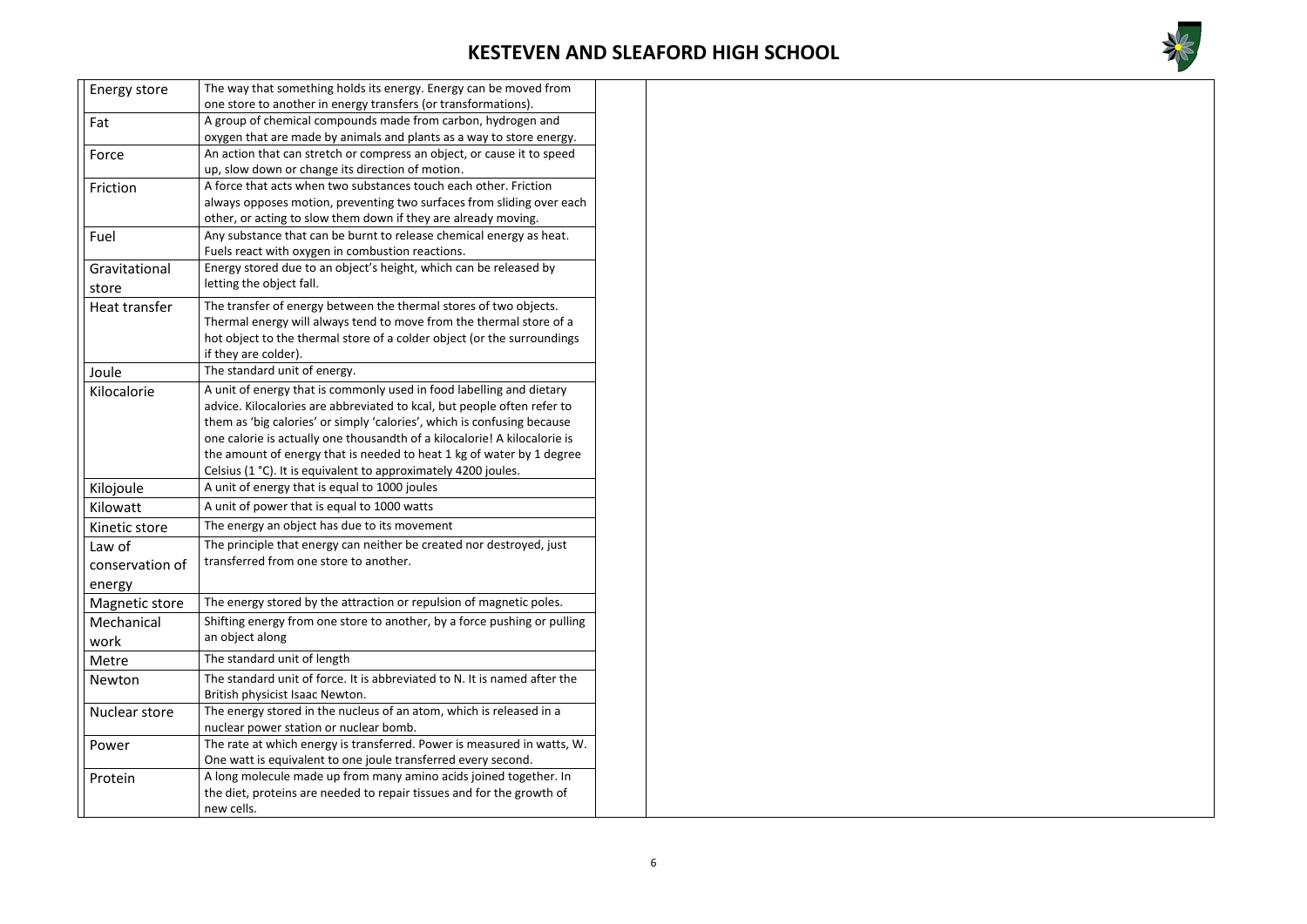

| Radiation      | Radiation is commonly used to refer to electromagnetic radiation,         |  |
|----------------|---------------------------------------------------------------------------|--|
|                | which is the movement of a wave as a result of vibrations in the          |  |
|                | electromagnetic field. Examples of electromagnetic radiation include      |  |
|                | radio waves, infrared, visible light, ultraviolet, X-rays and gamma rays. |  |
| Respiration    | The chemical reactions that allow living things to release energy from    |  |
|                | compounds such as glucose. In general, aerobic respiration can be         |  |
|                | summarised with the following word equation:                              |  |
|                | glucose + oxygen $\rightarrow$ carbon dioxide + water.                    |  |
| Sankey diagram | A flowchart used to show the total energy input of a device, its useful   |  |
|                | energy output and its wasted energy; the thickness of each arrow          |  |
|                | represents the proportion of energy flowing along each path.              |  |
| Thermal store  | The energy of a substance due to the random motion of its particles.      |  |
| Weight         | The force of gravity on an object. Weight always acts towards the         |  |
|                | centre of a planet. Its size depends on the mass and the gravitational    |  |
|                | field strength.                                                           |  |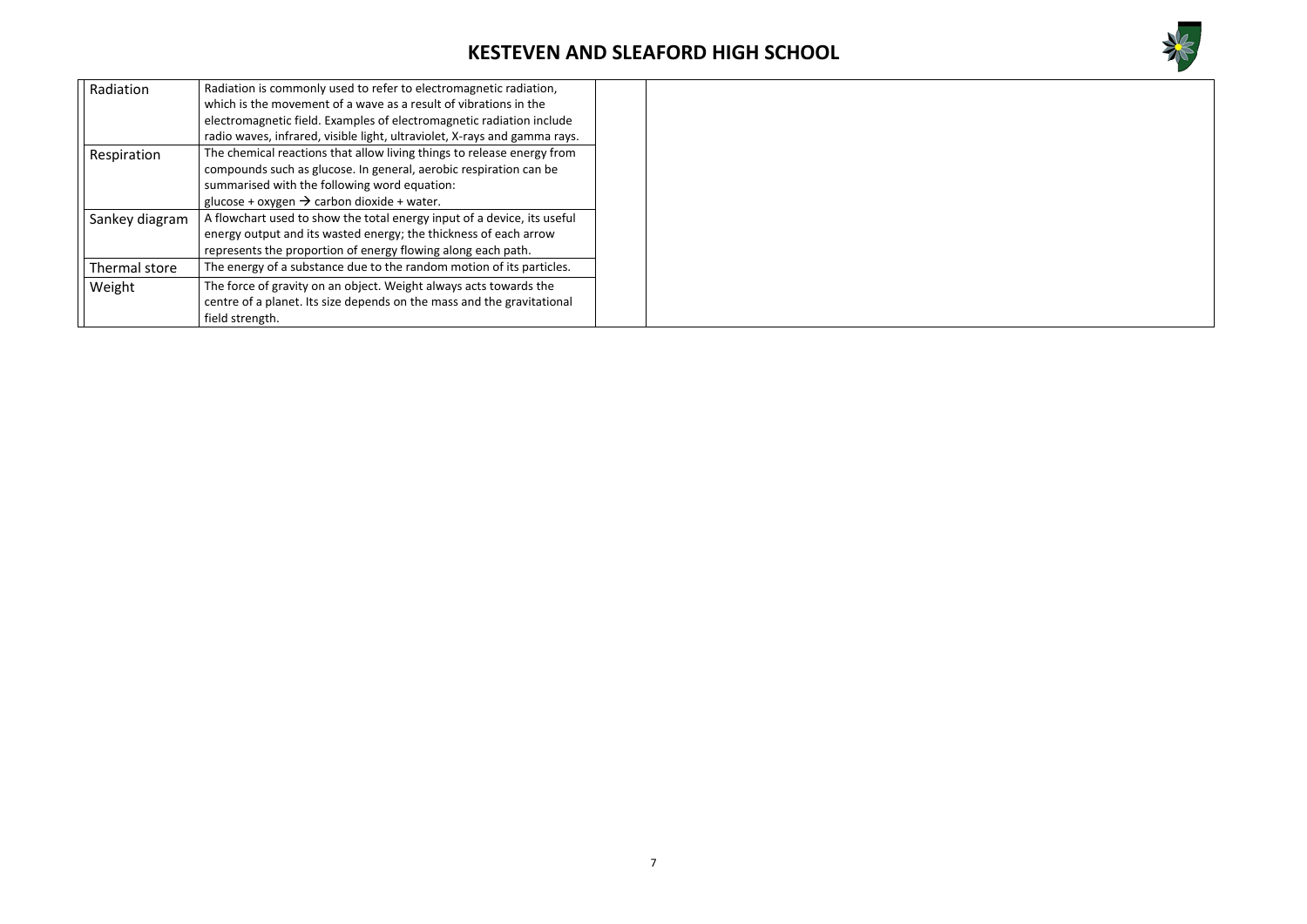

**Intent – Concepts**

| <b>Lesson title</b>  |                                    |                                  |                                           |
|----------------------|------------------------------------|----------------------------------|-------------------------------------------|
|                      | <b>Learning</b><br>challenge       | <b>Higher level</b><br>challenge | <b>Suggested activities and resources</b> |
|                      | Can I explain                      | Can I predict                    |                                           |
| <b>Induction L1</b>  | what science                       | potential                        |                                           |
| What is              | is and the                         | hazards in a                     |                                           |
| Science?             | vast range of                      | laboratory?                      |                                           |
|                      | scientific                         |                                  |                                           |
|                      | study that                         |                                  |                                           |
|                      | occurs?<br>Can I name              | Can I draw                       |                                           |
| <b>Induction L2</b>  | basic                              | scientific                       |                                           |
| <b>Drawing</b>       | scientific                         | equipment?                       |                                           |
|                      | apparatus and                      |                                  |                                           |
| scientific           | describe its                       |                                  |                                           |
| equipment            | use?                               |                                  |                                           |
| and Lighting         |                                    |                                  |                                           |
| a Bunsen             |                                    |                                  |                                           |
| burner               |                                    |                                  |                                           |
| <b>Induction L3</b>  | Can I define                       | Can I explain                    |                                           |
|                      | the terms:                         | the steps of                     |                                           |
| and 4                | independent,                       | the scientific                   |                                           |
| <b>Bunsen</b>        | dependent                          | method?                          |                                           |
|                      | and control<br>variables?          |                                  |                                           |
| burner               |                                    |                                  |                                           |
| investigation        |                                    |                                  |                                           |
| <b>B7.1 L1</b>       | Can I describe<br>how to use a     | Can I state the<br>formula for   |                                           |
| <b>Microscopes</b>   | light                              | calculating                      |                                           |
|                      | microscope?<br>Can I list the      | magnification?<br>Can I explain  |                                           |
| <b>B7.1 L2 Cells</b> | characteristics                    | the function of                  |                                           |
|                      | of living thing?                   | the parts of<br>animal and       |                                           |
|                      |                                    | plant cells?                     |                                           |
| <b>B7.1 L3</b>       | Can I describe<br>the structure of | Can I explain<br>the adaptations |                                           |
| <b>Specialised</b>   | specialised                        | of specialised                   |                                           |
|                      | animal and<br>plant cells?         | animal and<br>plant cells?       |                                           |
| <b>Cells</b>         |                                    |                                  |                                           |
| <b>B7.1 L4</b>       | Can I explain<br>how               | Can I identify<br>the major      |                                           |
| Simple and           | multicellular                      | organs in the                    |                                           |
|                      | organisms are<br>organised?        | human body<br>and identify the   |                                           |
| complex              |                                    | organ systems                    |                                           |
| organisms            |                                    | they are part<br>of?             |                                           |